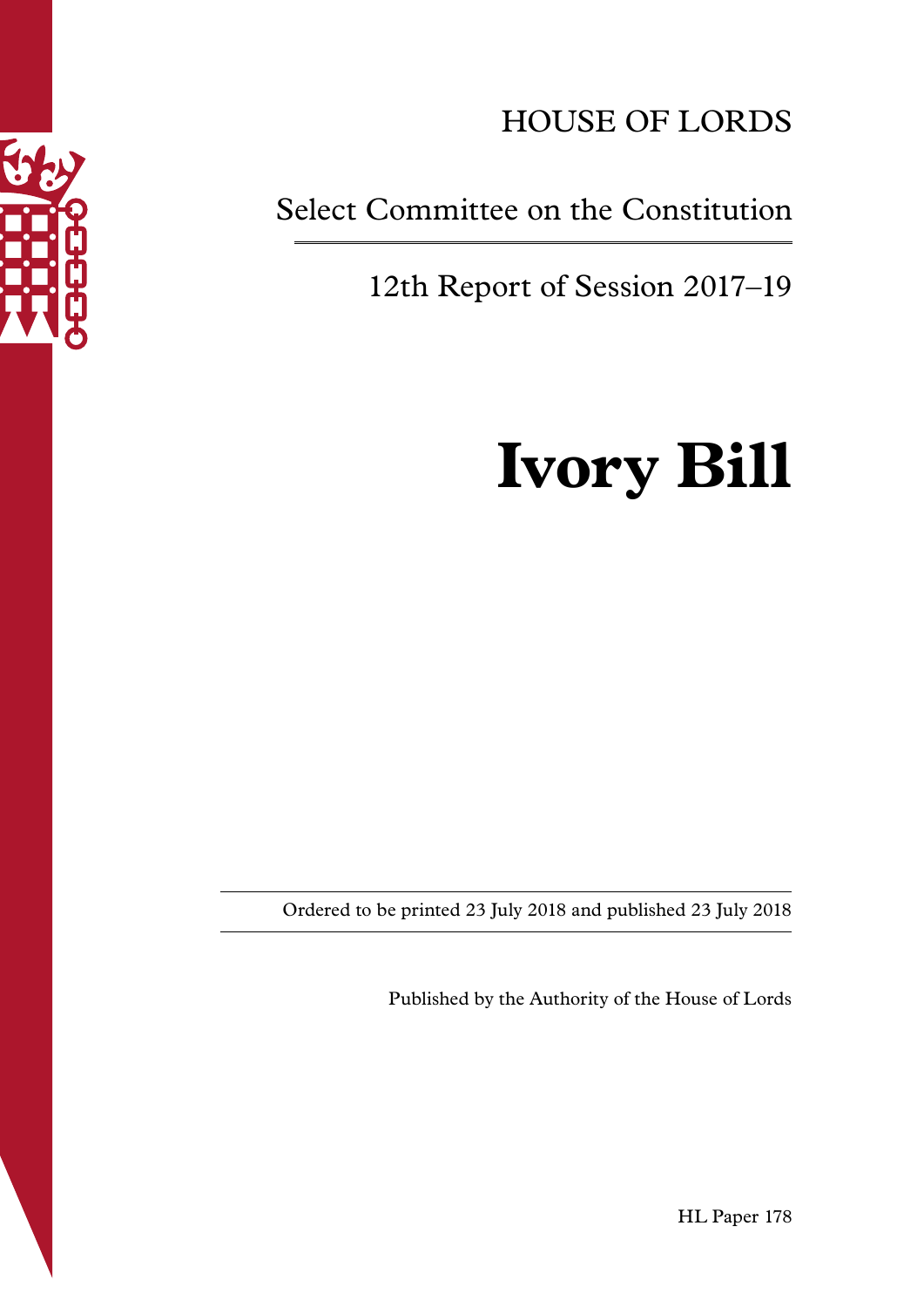#### *Select Committee on the Constitution*

The Constitution Committee is appointed by the House of Lords in each session "to examine the constitutional implications of all public bills coming before the House; and to keep under review the operation of the constitution."

#### *Membership*

The Members of the Constitution Committee are:

| Lord Beith              | Lord Hunt of Wirral | Lord Norton of Louth                                                 |
|-------------------------|---------------------|----------------------------------------------------------------------|
| <b>Baroness Corston</b> | Lord Judge          | Lord Pannick                                                         |
| <b>Baroness Drake</b>   |                     | Lord MacGregor of Pulham Market Baroness Taylor of Bolton (Chairman) |
| Lord Dunlop             | Lord Morgan         | Lord Wallace of Tankerness                                           |

#### *Declarations of interests*

A full list of Members' interests can be found in the Register of Lords' Interests: [http://www.parliament.uk/mps-lords-and-offices/standards-and-interests/register-of-lords](http://www.parliament.uk/mps-lords-and-offices/standards-and-interests/register-of-lords-interests)[interests](http://www.parliament.uk/mps-lords-and-offices/standards-and-interests/register-of-lords-interests)

#### *Publications*

All publications of the committee are available at: <http://www.parliament.uk/hlconstitution>

#### *Parliament Live*

Live coverage of debates and public sessions of the committee's meetings are available at: <http://www.parliamentlive.tv>

#### *Further information*

Further information about the House of Lords and its committees, including guidance to witnesses, details of current inquiries and forthcoming meetings is available at: <http://www.parliament.uk/business/lords>

#### *Committee staff*

The current staff of the committee are Matt Korris (Clerk) and Lloyd Whittaker (Committee Assistant). Professor Stephen Tierney and Professor Mark Elliott are the legal advisers to the Committee.

#### *Contact details*

All correspondence should be addressed to the Constitution Committee, Committee Office, House of Lords, London SW1A 0PW. Telephone 020 7219 5960. Email [constitution@](mailto:constitution@parliament.uk) [parliament.uk](mailto:constitution@parliament.uk)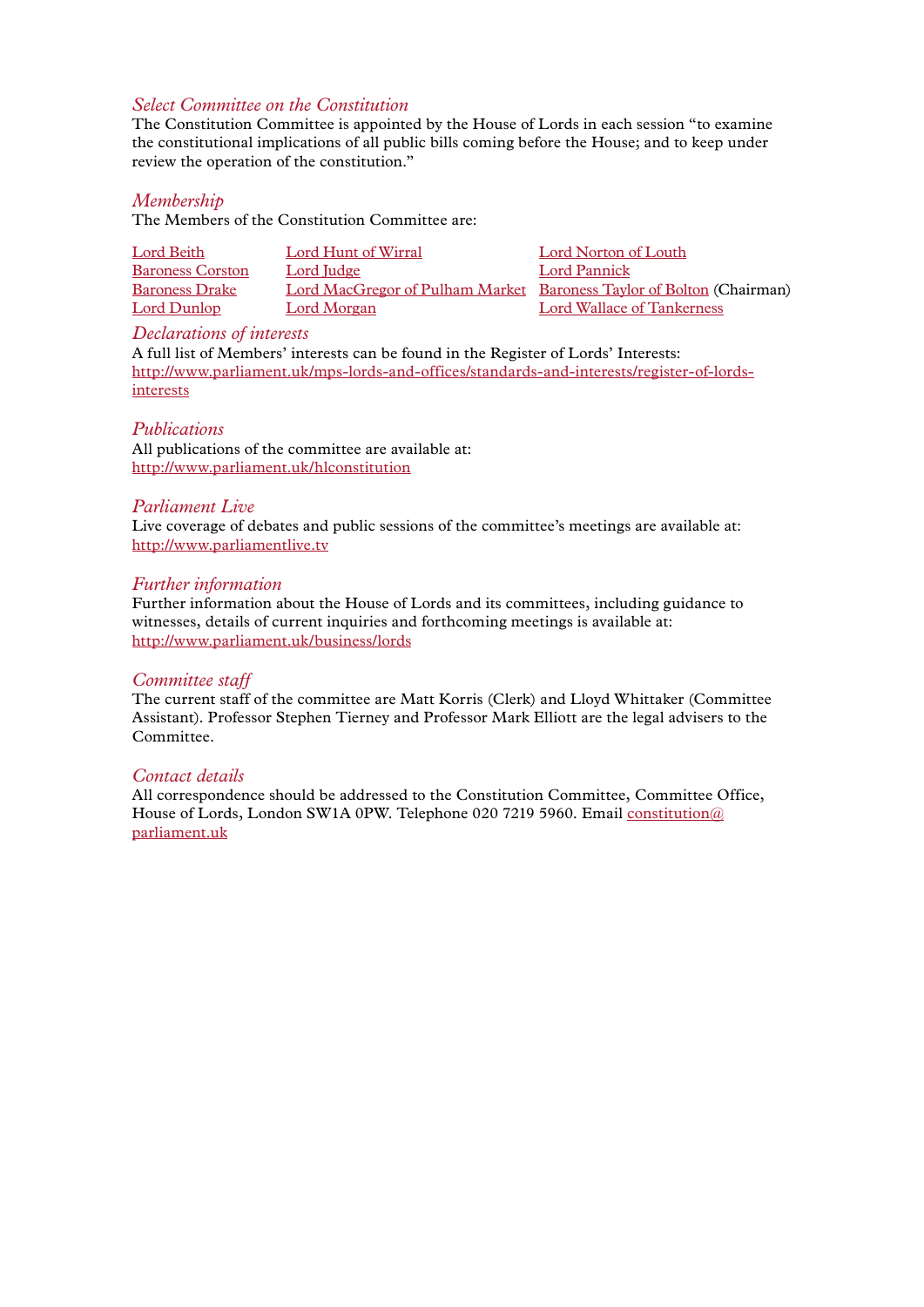## **Ivory Bill**

#### **Chapter 1: IVORY BILL**

#### **Introduction**

- 1. The Ivory Bill ("the Bill") was introduced in the House of Commons on 23 May 2018 and completed its Commons stages on 4 July. It was introduced to the House of Lords on 5 July and had its second reading on 17 July.
- 2. The Bill aims to prohibit commercial activities concerning ivory in the United Kingdom and also to prevent the import and re-export of ivory for commercial purposes to and from the UK.

#### **Powers of entry, search and seizure**

- 3. The Bill confers powers of entry, search and seizure on police and customs officers and also on "an accredited civilian officer".1 The Explanatory Notes to the Bill state: "An accredited civilian officer is an officer of the regulator, acting on behalf and authorised by the Secretary of State for the purposes of this Bill."2 In effect, this is the conferral of power upon a civil servant working for the Secretary of State. Although the Explanatory Notes refer to "the regulator", this term is not used in the Bill. During the Bill's Committee stage the Minister, David Rutley MP, explained that the regulatory role would fall to the Office of Product Standards and Safety (OPSS), part of the Department for Business, Energy and Industrial Strategy.3
- 4. Clause 18 provides that an "accredited civilian officer" is among the categories of person who can apply for search warrants. These may be granted by a justice of the peace or their equivalent in Scotland and Northern Ireland. Such an accredited civilian officer may also execute a search warrant<sup>4</sup> and has significant related powers under clauses 19-22, including the power of seizure.<sup>5</sup> Further provision in relation to warrants is provided in schedule 2.
- 5. **Powers to enter and search premises and to seize property represent a significant interference with individual liberty. They are ordinarily vested only in recognised legal officials who typically operate independently of, or at least at arm's length from, the government. By clause 17, accredited civilian officers are however explicitly described as officers of the Secretary of State. The clause leaves the Secretary of State with significant discretion in the appointment, and dismissal, of such persons.**
- 6. Clause 17 sets out certain restrictions on the use of these powers—for example, the search power does not authorise the entry into premises "used wholly or mainly as a dwelling"<sup>6</sup> unless a warrant has been authorised. It is also the case that the power to search premises is established for a limited

<sup>1</sup> [Ivory Bill](https://services.parliament.uk/bills/2017-19/ivory.html), Clause 17(7) [Bill 119 (2017–19]

<sup>2</sup> [Explanatory Notes to the Ivory Bill](https://publications.parliament.uk/pa/bills/lbill/2017-2019/0119/18119en06.htm) [Bill 119 (2017-19)—EN], para 99

<sup>3</sup> "The regulatory body, the Office for Product Safety and Standards, and the police will be responsible for identifying and investigating breaches of the ban." Ivory Bill, Public Bill Committee, (19 June 2018), [col 129](https://hansard.parliament.uk/commons/2018-06-19/debates/496c0127-cd06-4d03-8ac2-6d28616c50bf/IvoryBill(FifthSitting))

<sup>4</sup> [Ivory Bill](https://services.parliament.uk/bills/2017-19/ivory.html), Clause 19(3)

<sup>5</sup> *Ibid.*, Clause 22

<sup>6</sup> *Ibid.*, Clause 17(6)(a)